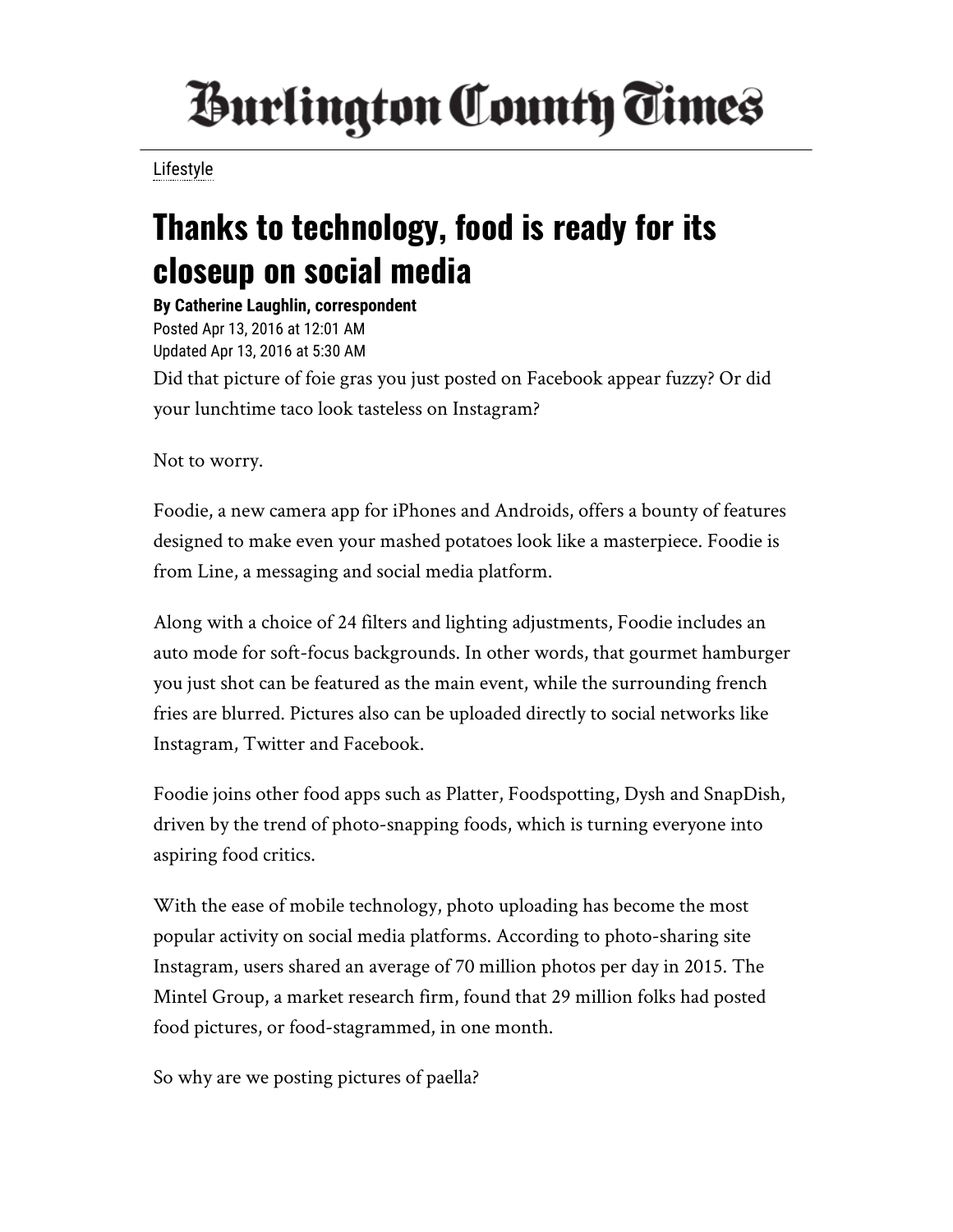For one, food is social. Once upon a time, when you had a great meal, you'd describe it later to friends after you got home. Nowadays, friends are with us everywhere -- virtually, if not physically. Social media allows the solo diner to turn his experience into a social event.

And for as long as cameras have been around, we've taken pictures of things that are important to us. For some, food itself is paramount and reveals something about ourselves to others.

Moreover, recent research published in the Journal of Consumer Marketing indicates that taking a picture of our meal can literally make it taste better.

Grace Carlson, 18, of Mullica Hill, posts photos of the food she's eating about four times a month on Instagram and Snapchat.

"It's fun to show people how good the food looks," she said.

Her 11-year-old sister, Ashley, posts nearly twice as many food pictures, usually from outings at Panera Bread or Starbucks.

"I want people to wish they were eating what I'm eating," Ashley said.

As food-stagramming proliferates, restaurants, nationally and locally, are seeing how posting platefuls to social media sites builds brands and boosts sales. Chains such as Taco Bell and Shake Shack have 750,000 and 250,000 Instagram followers, respectively.

Director of operations Chris Mentzer of Rastelli Market Fresh said customers post food from his Evesham and Deptford stores all the time, and he's not complaining.

"Some people send photos of food to say, 'Hey, look where I am,' " said Mentzer, noting the obvious. "But those same pictures are another avenue of advertising for us."

What's more, his daughter, Alyssa, the stores' marketing manager, uses camera apps for their Facebook page when she shoots dishes of sushi, pasta or burritos from their kiosk stations.

She said the apps help eliminate glare.